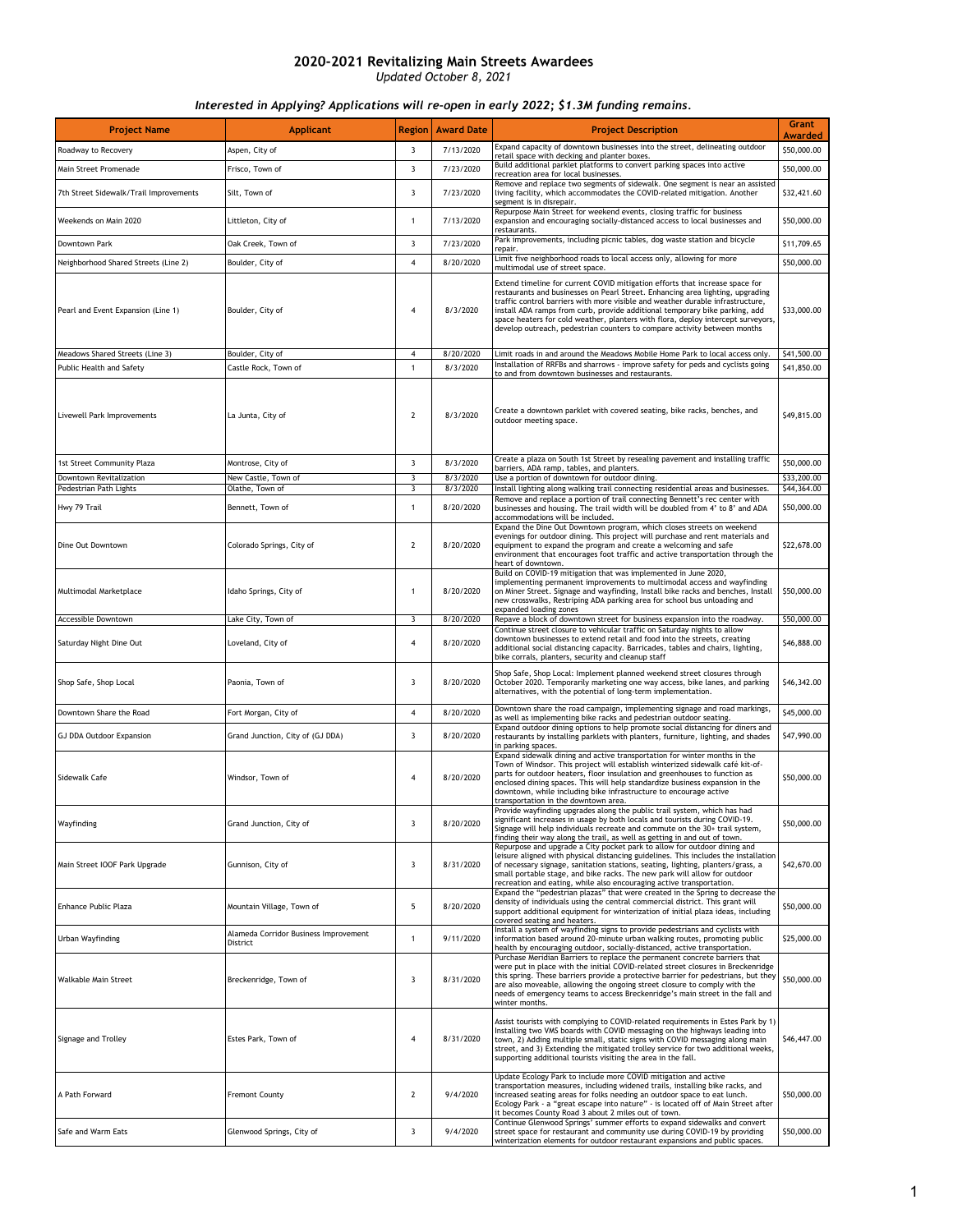| <b>Project Name</b>                    | <b>Applicant</b>                             | <b>Region</b>  | <b>Award Date</b> | <b>Project Description</b>                                                                                                                                                                                                                                                                                                                                                                                                                                                                                                                                                      | <b>Grant</b><br><b>Awarded</b> |
|----------------------------------------|----------------------------------------------|----------------|-------------------|---------------------------------------------------------------------------------------------------------------------------------------------------------------------------------------------------------------------------------------------------------------------------------------------------------------------------------------------------------------------------------------------------------------------------------------------------------------------------------------------------------------------------------------------------------------------------------|--------------------------------|
| <b>Beautify Main Streets</b>           | La Jara, Town of                             | 5              | 8/31/2020         | Replace and upgrade a portion of existing sidewalk in La Jara's downtown;<br>placing new benches with COVID prevention sanitation stations and installing 4<br>planters along main street.                                                                                                                                                                                                                                                                                                                                                                                      | \$50,000.00                    |
| Safety in Downtown                     | Lamar, City of                               | $\overline{2}$ | 8/31/2020         | Replace five sidewalk segments in downtown Lamar to enhance mobility for<br>persons with disabilities, allow safe passing while maintaining social distancing,<br>and promote local businesses with the ability to safely access them.                                                                                                                                                                                                                                                                                                                                          | \$50,000.00                    |
| Main Street Hubs                       | Colfax Mayfair Business Improvement District | $\mathbf{1}$   | 9/11/2020         | Enhance the pedestrian and cycling experience along Colfax by clustering<br>additional streetscape elements, including self-watering planters and bike<br>racks, in three "main street hubs" at local business nodes near transit stops<br>and Vision Zero improvements.                                                                                                                                                                                                                                                                                                        | \$29,972.06                    |
| Wayfinding Project                     | Colorado State University                    | 4              | 9/4/2020          | Install new signage to better designate which paths are for which modes of<br>active transportation, ultimately diverting cyclists to specifically designated<br>COVID Bike Paths and decreasing the volume of traffic on CSU sidewalks.                                                                                                                                                                                                                                                                                                                                        | \$18,216.00                    |
| Lory Trail Project                     | Colorado State University                    | 4              | 9/4/2020          | Expand the Lory Trail, a currently-constricted multi-purpose trail/sidewalk,<br>increasing the trail's width to accommodate for increased social distancing,<br>which also makes the trail safer for active transportation. This corridor is a<br>"main street" through campus.                                                                                                                                                                                                                                                                                                 | \$44,867.70                    |
| Downtown Parklet Project               | Palisade, Town of                            | 3              | 9/4/2020          | Concept: Repurposing selected parking areas along Main Street and Third Street<br>for "parklets" in Palisade's commercial core. This project will increase space<br>for socially distant outdoor seating and dining.                                                                                                                                                                                                                                                                                                                                                            | \$50,000.00                    |
| F Street Community, Comfort, and Clean | Salida, City of                              | 5              | 9/11/2020         | Enhance the existing pedestrian mall and commercial corridor by creating a<br>safer, better-organized and cleaner environment; installing pergolas, chairs,<br>outdoor lighting, protective barriers, ADA wheelchair ramps, and additional<br>BearSaver trash enclosures.                                                                                                                                                                                                                                                                                                       | \$37,606.00                    |
| Hwy 24 Sidewalks                       | Buena Vista, Town of                         | 5              | 9/11/2020         | Install sidewalks along US Hwy 24, area that does not currently have sidewalks,<br>connecting businesses and providing safer options for active transportation.                                                                                                                                                                                                                                                                                                                                                                                                                 | \$50,000.00                    |
| <b>Bump Outs for Business</b>          | Durango, City of                             | 5              | 9/11/2020         | Continue Durango's "Bump Outs for Businesses" initiative that was<br>implemented along Main Street in the Spring. They are using this grant to<br>extend and add to that initial project, including enhanced barriers, ADA ramps<br>sharrows, bike corrals, planters, plants, and temporary curbing.                                                                                                                                                                                                                                                                            | \$50,000.00                    |
| Wayfinding and Business Signage        | Hayden, Town of                              | 3              | 9/11/2020         | Implement a wayfinding signage plan to improve walkability and navigation in<br>town. Signage will direct visitors to local landmarks, including the mileage for<br>each location to help encourage active transportation.                                                                                                                                                                                                                                                                                                                                                      | \$45,000.00                    |
| Sidewalk Improvements                  | Hugo, Town of                                | $\overline{4}$ | 9/11/2020         | 1) Replace deteriorating and unsafe sidewalks, meeting ADA standards, 2)<br>Provide benches and bicycle racks through the Main Street District, and 3) Add<br>20 mph speed limit signs in residential zones. These upgrades allow for greater<br>mobility for all members of the community and enhance active transportation.                                                                                                                                                                                                                                                   | \$50,000.00                    |
| Main Street Parklets                   | Alamosa, City of                             | 5              | 9/11/2020         | Build five parklets along Main Street to encourage outdoor dining and support<br>business needs during COVID-19.                                                                                                                                                                                                                                                                                                                                                                                                                                                                | \$50,000.00                    |
| 40 West Artline                        | Lakewood, City of                            | $\mathbf{1}$   | 9/11/2020         | Construct a crosswalk on the 40 West ArtLine crossing, a public trail that<br>connects shops, restaurants, parks, affordable housing, and transit within the<br>Creative District. This is the only non-enhanced crossing on the trail and a high-<br>priority infrastructure gap for Lakewood.                                                                                                                                                                                                                                                                                 | \$50,000.00                    |
| Bigger Hearts, Strong Streets          | Longmont, City of                            | 4              | 9/11/2020         | Continue main street closures that began in the Spring to allow parking stalls<br>and roadways for socially distanced business and public use.                                                                                                                                                                                                                                                                                                                                                                                                                                  | \$25,000.00                    |
| Multimodal Enhancement                 | Ridgway, Town of                             | 5              | 9/11/2020         | Improve and install stop bars, crosswalk markings, and bike symbols to paved<br>roadways, enhancing the user experience and safety around active<br>transportation options.                                                                                                                                                                                                                                                                                                                                                                                                     | \$50,000.00                    |
| <b>Bike and Walk</b>                   | Manassa, Town of                             | 5              | 9/23/2020         | Construct a bike path for a half-mile along 1st Street connecting Manassa to M-<br>Hill trail. This path will improve mobility by allowing people to safely bike,<br>walk, or hike to the M-Hill Trail. The bike lane will use crusher fines or millings<br>and include updated signage and road markings.                                                                                                                                                                                                                                                                      | \$50,000.00                    |
| <b>Revisiting Rangely</b>              | Rangely, Town of                             | 3              | 9/24/2020         | Make the core area of downtown Rangely more walkable and bikeable by<br>widening, flattening and improving sidewalks and adding a rest area, small park<br>and bike infrastructure near key locations that people congregate, including<br>the Library and Town Hall.                                                                                                                                                                                                                                                                                                           | \$49,971.00                    |
| <b>Cottrells Park</b>                  | Downtown Denver Partnership                  | 1              | 10/21/2020        | Construct and maintain a "Winter Village Park," providing visitors to Denver's<br>16th Street Mall with access to outdoor seating, dining, and retail space after<br>typical outdoor holiday programming ends. An adjacent space will be enhanced<br>for accessible parking and bike parking. The winter park improvements will<br>include additional seating, seasonal plantings (to be covered outside of grant<br>funding), lighting, and signage. Similar to other Denver projects, this requires<br>DOTI traffic approval of the ROW changes for the parking enhancements. | \$36,000.00                    |
| Second Street Sidewalk                 | Rifle, Town of                               | 3              | 10/21/2020        | Install 8' sidewalks along Second Street in downtown Rifle to replace crumbling<br>sidewalks and connect portions of sidewalk that are currently intermittent.<br>This will upgrade a sidewalk ramp to proper ADA standards, while connecting<br>the City Hall, Garfield CountyLibrary, theater, public parking, the bus stop, and<br>downtown businesses with sidewalks that are wide enough to accommodate<br>social distancing.                                                                                                                                              | \$45,400.00                    |
| Illumination of Main Street            | Breckenridge, Town of                        | 3              | 10/30/2020        | Provide an additional pedestrian walkway through Breckenridge by lighting the<br>River Walk corridor, which runs parallel to Main Street. This project will spread<br>out foot traffic from the Main Street sidewalks during Breckenridge's busy<br>winter season. The project will provide lighting to approximately 175 trees<br>within the River Walk pedestrian corridor, activating approximately one mile of<br>underutilized pedestrian pathways.                                                                                                                        | \$44,970.30                    |
| Al Fresco                              | Colorado Springs, City of                    | $\mathbf{2}$   | 10/30/2020        | Launch a pilot program that will close main street in Old Colorado City to<br>vehicular traffic and utilize extended patios to facilitate outdoor dining,<br>walking, and shopping. The program will create a welcoming and safe<br>environment for individuals and families to explore the historic character of<br>Old Colorado City and will serve as a pilot to explore options for outdoor dining<br>in the upcoming colder months.                                                                                                                                        | \$26,448.00                    |
| Wayfinding and Signage for Trails      | Fruita, City of                              | 3              | 10/30/2020        | Improve active transportation along the Colorado Riverfront Trail and within<br>the City of Fruita by installing signage along the 25+ mile non-motorized paved<br>route. This project will address signage for navigation, wayfinding, access,<br>safety, connectivity, education, and general information. The Riverfront Trail<br>serves as the main active transportation corridor for connection to the<br>downtown centers of Grand Junction, Fruita, and Palisade.                                                                                                       | \$50,000.00                    |
| Healthy, Accessible, Safe Pathways     | Limon, Town of                               | 4              | 10/30/2020        | Reactivate outdoor downtown walkways by replacing an uneven, eroding<br>walking path, adding new benches, installing bench shade awnings, and<br>installing bike infrastructure (two bike racks and one fit-it station). This<br>project will ensure safe, accessible walking spaces for residents and allow<br>outdoor seating for people to rest while social distancing.                                                                                                                                                                                                     | \$35,000.00                    |
| Providing Outdoor Space                | Crestone, Town of                            | 5              | 10/30/2020        | Install covered seating areas in town park for eating and encouraging other<br>outdoor activities. These two outdoor shelters will provide protection from the<br>elements, allowing citizens outdoor eating space and encouraging other<br>outdoor activities. Both structures will be built on town property.                                                                                                                                                                                                                                                                 | \$37,866.00                    |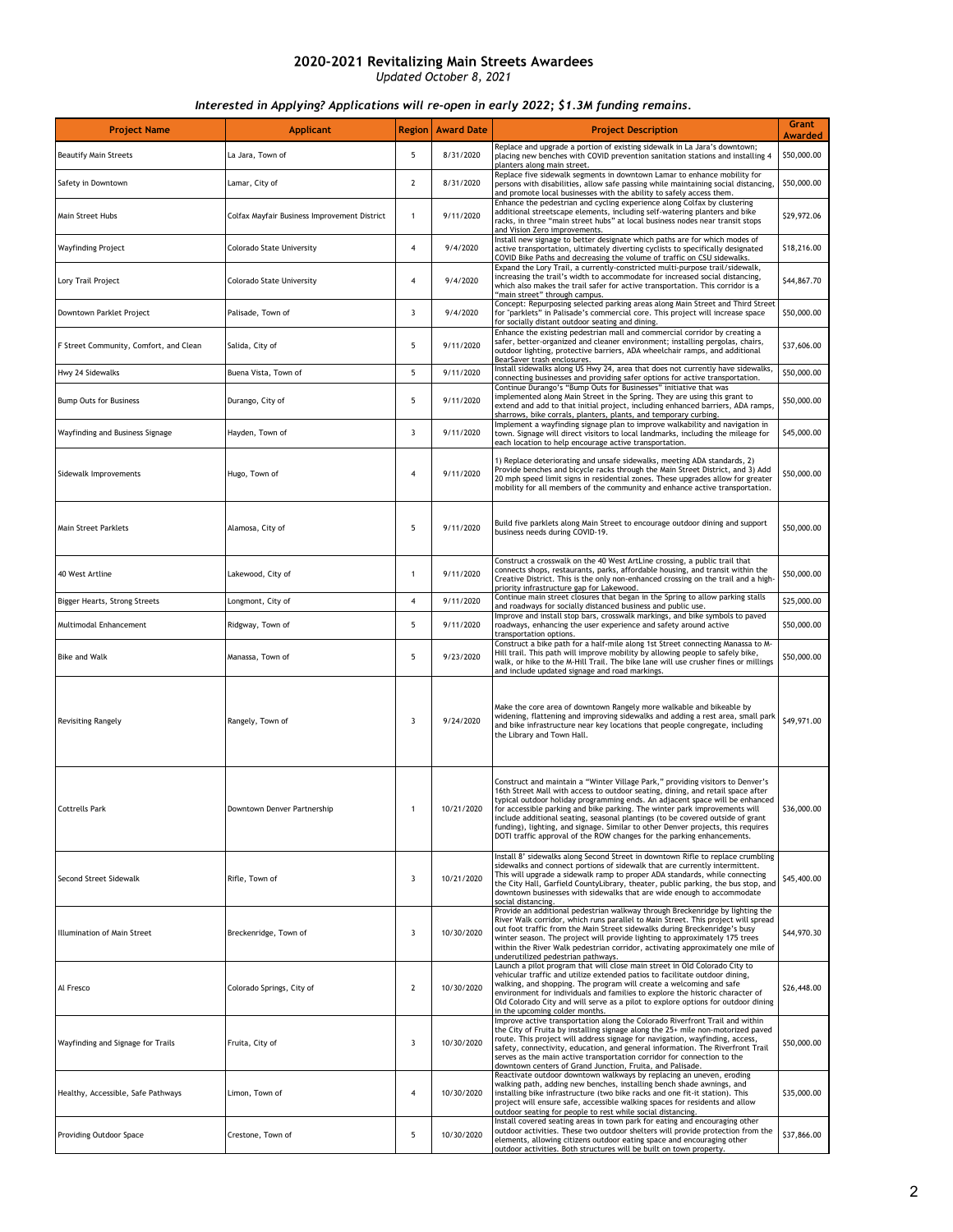| <b>Project Name</b>                                            | <b>Applicant</b>          | <b>Region</b>  | <b>Award Date</b> | <b>Project Description</b>                                                                                                                                                                                                                                                                                                                                                                                                                                                         | Grant<br>Awarded |
|----------------------------------------------------------------|---------------------------|----------------|-------------------|------------------------------------------------------------------------------------------------------------------------------------------------------------------------------------------------------------------------------------------------------------------------------------------------------------------------------------------------------------------------------------------------------------------------------------------------------------------------------------|------------------|
| Winterize Outdoor Areas                                        | Estes Park, Town of       | 4              | 10/30/2020        | Winterize Estes Park outdoor areas to help support an extended business<br>season. The project consists of micro-grants to assist Estes Park businesses with<br>winterizing their outdoor areas to allow for continued social distancing, street-<br>level activation and continued economic activity into the colder months. Estes<br>Park has provided a list of eligible expenses; these are the only items that can<br>be reimbursed. All equipment will be owned by the City. | \$50,000.00      |
| N Main St and Ohio Ave Intersection<br>Improvements            | Fountain, City of         | $\overline{2}$ | 12/1/2020         | Improve intersections to benefit the Public Safety, Health, Mobility, and<br>Diversity Accessibility at the epicenter of Fountain's Town Center, including<br>compliance with ADA. The funds will bring the four corner intersection into<br>conformity and will incorporate bump-outs, ADA ramps with domes, and bike<br>racks along the improved sidewalks.                                                                                                                      | \$50,000.00      |
| Pop-up Patios                                                  | Wheat Ridge, City of      | $\mathbf{1}$   | 12/1/2020         | Provide additional outdoor seating and bicycle parking for restaurants utilizing<br>on-street parking spaces. In 2012, the City installed three pop-up patios along<br>38th Avenue to expand outdoor eating areas without removing existing<br>infrastructure. The City wants to expand that successful program by adding two<br>more pop-up patios to provide new or additional outdoor dining to encourage<br>social distancing during COVID-19. Includes bike racks.            | \$50,000.00      |
| Winter Sidewalk Cafe                                           | Windsor, Town of          | 4              | 12/1/2020         | Expand downtown sidewalk dining, including purchase and installation of<br>furniture, bike racks, and shade umbrellas.                                                                                                                                                                                                                                                                                                                                                             | \$50,000.00      |
| Gazebos                                                        | Hugo, Town of             | 4              | 1/11/2021         | Add gazebos to Railroad Park to create an inviting outdoor space for multi-<br>seasonal use, including bike amenities, new pathways, seating, and solar<br>lighting to attract multi-modal users day and night. The improvements will<br>ensure that community members have access to safe passage and choice of<br>outdoor spaces while using alternate modes of transportation.                                                                                                  | \$50,000.00      |
| Miner's Alley Lighting Project                                 | Golden, City of           | 1              | 1/11/2021         | Install lighting in Miners Alley to repurpose the space for additional pedestrian<br>and business use. Opening additional pedestrian and business space will allow<br>increased social distancing to improve public health outcomes and create an<br>additional active transportation corridor in downtown Golden.                                                                                                                                                                 | \$50,000.00      |
| Downtown Restaurant Winter Recovery Project   Minturn, Town of |                           | 3              | 2/8/2021          | Install 5 covered shelters with seating, bike racks, and downtown wayfinding<br>signage                                                                                                                                                                                                                                                                                                                                                                                            | \$50,000.00      |
| Belvidere Pocket Park                                          | Central, City of          | $\mathbf{1}$   | 1/11/2021         | Activate a vacant lot as a pocket park in the downtown core next to Belvidere<br>Theater to provide much-needed outdoor seating and walkable surfaces.<br>Funding will rebuild a patio, create accessible walkways, add outdoor seating,<br>ADA stairs, and hand railings.                                                                                                                                                                                                         | \$50,000.00      |
| Finding the way to healthy outdoor routes                      | Limon, Town of            | 4              | 3/2/2021          | Provide a comprehensive system of signage and maps throughout Limon that<br>helps residents and visitors orient themselves to use trails, bike paths and other<br>transit routes other than the main roadways in and around the Town of Limon,<br>making it an easier, safer choice to utilize outdoor multimodal routes<br>throughout the community.                                                                                                                              | \$50,000.00      |
| Weekends on Main 2021                                          | Littleton, City of        | 1              | 3/2/2021          | Launch Weekends on Main 2021, closing Main Street on weekends starting in<br>May to allow the extension of a restaurant's table service into the street,<br>utilizing the outdoor space and Main Street ROW to accomplish social<br>distancing. This project supports the operational expenses to scale the event<br>for more weeks.                                                                                                                                               | \$50,000.00      |
| Kennedy Drive Improvements                                     | Rangely, Town of          | 3              | 3/2/2021          | Resurface the Kennedy Drive bike path, to increase utilization by more students<br>and staff at Colorado Northwestern Community College, as well as residents of<br>two nearby subdivisions. Rangely will also add a bench to make the trail more<br>accessible and comfortable for pedestrians.                                                                                                                                                                                   | \$50,000.00      |
| Improved Communication through VMS                             | Breckenridge, Town of     | 3              | 3/10/2021         | Improve communication through Variable Messages Signs (VMS). Clear<br>communication has become vital to the town of Breckenridge in the wake of<br>COVID. The VMS project intends to communicate to the public about street<br>closures and updated COVID policies, especially as it pertains to out-of town<br>visitors.                                                                                                                                                          | \$36,681.82      |
| <b>Elevate Eagle Safety Enhancements</b>                       | Eagle, Town of            | 3              | 3/10/2021         | Expand open space in the downtown by increasing overhead lighting at key<br>intersections, conducting temporary road closures, and increasing bicycle<br>parking along the Main Street corridor.                                                                                                                                                                                                                                                                                   | \$50,000.00      |
| Longmont Main Street Bicycle Wayfinding<br>Project             | Longmont, City of         | 4              | 3/10/2021         | Create better delineated spaces for pedestrians, bicyclists and motorists to<br>safely share the Main Street transportation route. This project will enhance<br>both bicycle and pedestrian safety.                                                                                                                                                                                                                                                                                | \$14,545.45      |
| Downtown Parklet Project (2)                                   | Palisade, Town of         | 3              | 3/10/2021         | Repurpose selected parking areas into 'parklets' for social distancing due to<br>COVID-19 to help ensure local restaurants can stay in business.                                                                                                                                                                                                                                                                                                                                   | \$50,000.00      |
| Live Healthy, Lamar (2021)                                     | Lamar, City of            | 2              | 3/23/2021         | Upgrade a pocket park in downtown Lamar, including heating elements for<br>year-long use, hygiene stations, lighting, wayfinding signage, and bike fix-it<br>stations.                                                                                                                                                                                                                                                                                                             | \$39,000.00      |
| Union and Grand Plaza                                          | Pueblo, City of           | 2              | 3/23/2021         | Create a plaza area at the northeast corner of Grand Avenue and South Union<br>Avenue, part of the City of Pueblo's Union and Main Master Plan. The raised<br>Plaza will be an inviting outdoor gathering area. Sidewalks will be extended to<br>create additional space for adiacent businesses to have outdoor dining spaces                                                                                                                                                     | \$107,039.09     |
| Downtown Social Distancing Expansion<br>Sidewalk               | Palisade, Town of         | 3              | 3/23/2021         | Complete gaps in existing sidewalk infrastructure on Main Street at the Palisade<br>Public Parking. The Town-owned sidewalks connect parking to Palisade's<br>historic restaurants and downtown businesses, enhancing the walkability of<br>downtown and providing eacial distancing and multi-modal transportation. The Install a bikeway through Georgetown that is separated from traffic lanes. The                                                                            | \$50,000.00      |
| <b>Bikeway Project</b>                                         | Georgetown, Town of       | 1              | 3/26/2021         | Argentine St Bikeway project greatly enhances safety for bicyclists on the Clear<br>Creek Greenway, Peak to Plains Regional Trail, through a tightly constrained<br>trail segment within the Town of Georgetown.                                                                                                                                                                                                                                                                   | \$100,000.00     |
| Sidewalk Dining Enhancements                                   | Berthoud, Town of         | 4              | 3/26/2021         | Continue assisting businesses by expanding operations to the sidewalks and<br>streets. In 2020, the Town provided more than \$400,000 in rented jersey<br>barriers, fencing, heaters, and outside tables for restaurant use. The grant<br>provides the opportunity to enhance outside seating with much nicer parklets<br>and barriers to continue attracting more patrons to downtown.                                                                                            | \$48,757.00      |
| The Access Glenwood Project                                    | Glenwood Springs, City of | 3              | 3/26/2021         | Improve accessibility to downtown/main street amenities for community<br>members of all ages and abilities through purchasing ADA-compliant topeks for<br>outdoor dining, repairing degraded walkways, introducing bilingual wayfinding,<br>installing new bike racks, and offering free carriage rides. The project will<br>promote safety, spur economic recovery, and improve equity and downtown<br>access for individuals with mobility or language limitations.              | \$50,000.00      |
| <b>Bell Tower Public Space</b>                                 | Pagosa Springs, Town of   | 5              | 3/26/2021         | Convert a small parking lot into outdoor seating for the community to gather,<br>eat, and rest in the downtown area. Currently, there are limited benches in the<br>downtown area, and there are no tables and chairs to grab lunch or dinner and<br>eat outdoors. Pagosa Springs has high numbers of community members and<br>visitors spending time downtown, particularly during the spring, summer and<br>fall months.                                                         | \$50,000.00      |
| <b>Outdoor Dining</b>                                          | Silverton, Town of        | 5              | 4/14/2021         | Purchase 80 galvanized barricades to better facilitate outdoor dining in the<br>public ROW, providing a safe environment for pedestrians and business patron<br>safety.                                                                                                                                                                                                                                                                                                            | \$9,527.28       |
| Main Street Expansion                                          | Alamosa, City of          | 5              | 4/14/2021         | Create approximately 11 feet of outdoor space on Main Street to allow for<br>outdoor dining and retail. The project will also enhance pedestrian safety<br>making the Main Street more pedestrian friendly.                                                                                                                                                                                                                                                                        | \$149,999.00     |
| Parklets for Public Spaces                                     | Longmont, City of         | 4              | 4/25/2021         | Fabricate and install 15 parklets to be installed along Main Street. The parklets<br>will provide additional sidewalk capacity and bicycle parking along Main Street<br>and work in tandem with new wayfinding to increase user experience for both<br>pedestrians and bicyclists                                                                                                                                                                                                  | \$149,999.00     |
| Downtown Pedestrian Safety                                     | Alamosa, City of          | 5              | 4/25/2021         | Purchase rectangular rapid flashing beacons for key intersections in downtown<br>Alamosa. This will facilitate safer pedestrian crossings as Alamosa implements<br>projects to help improve walkability.                                                                                                                                                                                                                                                                           | \$50,000.00      |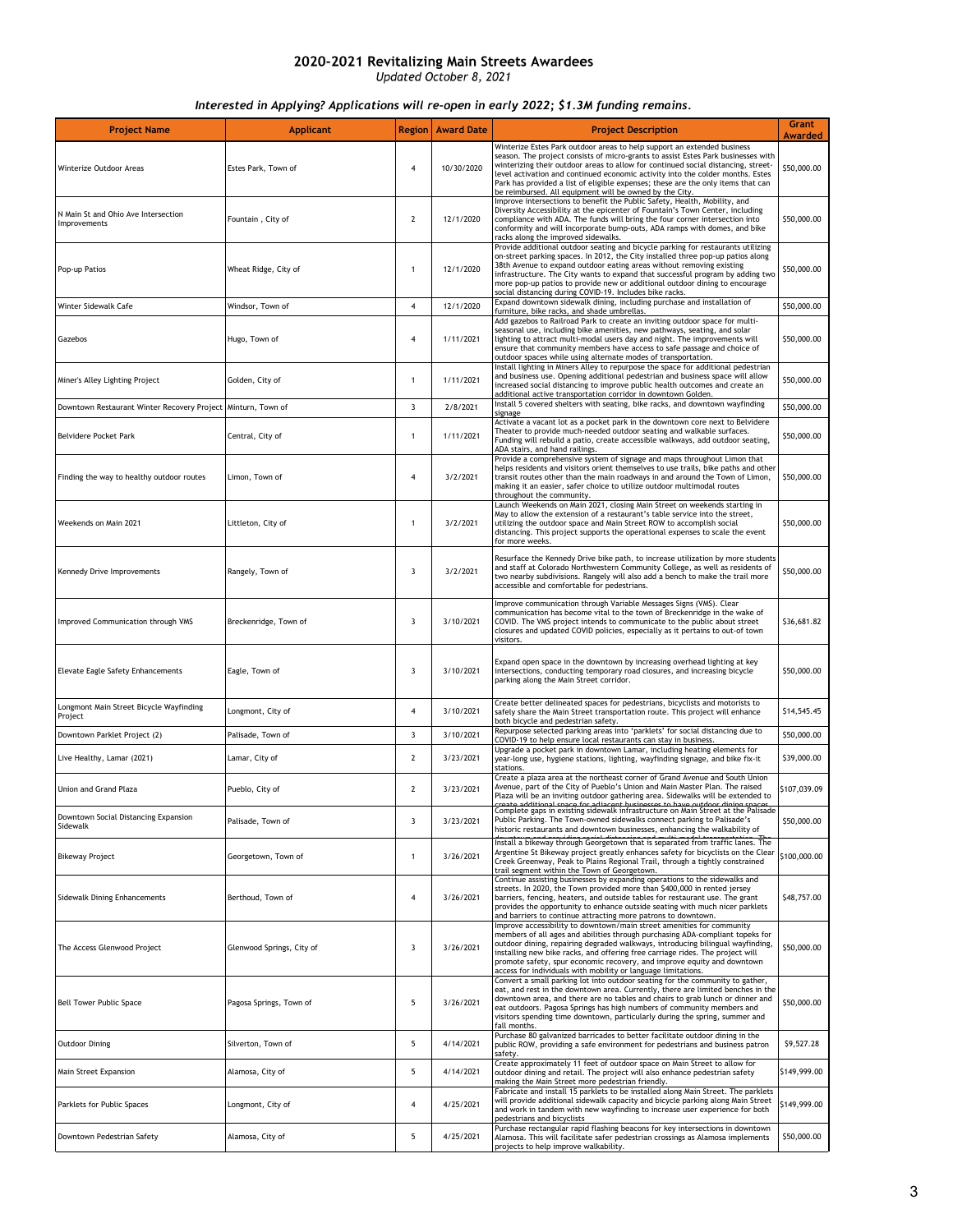| <b>Project Name</b>                                                     | <b>Applicant</b>          | <b>Region</b>  | <b>Award Date</b> | <b>Project Description</b>                                                                                                                                                                                                                                                                                                                                                                                                                                                                                                                                                                                                                                          | <b>Grant</b><br><b>Awarded</b> |
|-------------------------------------------------------------------------|---------------------------|----------------|-------------------|---------------------------------------------------------------------------------------------------------------------------------------------------------------------------------------------------------------------------------------------------------------------------------------------------------------------------------------------------------------------------------------------------------------------------------------------------------------------------------------------------------------------------------------------------------------------------------------------------------------------------------------------------------------------|--------------------------------|
| Snodgrass Trailhead Improvements                                        | Mt Crested Butte, Town of | 3              | 4/25/2021         | Provide a long-term solution to pedestrian safety, parking, wayfinding,<br>circulation, and access challenges at the Snodgrass Trailhead. The project<br>includes an extension of the existing Rec Path to increase pedestrian safety and<br>connect the active trailhead to Mt Crested Butte. These funds will extend the<br>path, reconfigure the local bus loop, improve bus signage to increase ridership,<br>as well as several other facility upgrades.                                                                                                                                                                                                       | \$149,999.00                   |
| Windsor Wayfinding Project                                              | Windsor, Town of          | 4              | 5/12/2021         | Install comprehensive wayfinding signage for bicycles and pedestrians in<br>downtown Windsor, including permitting, fabrication, and sign construction and \$145,000.00<br>installation.                                                                                                                                                                                                                                                                                                                                                                                                                                                                            |                                |
| Shady Island River Park                                                 | Gunnison, County of       | 3              | 5/12/2021         | Improve the facilities and access to the Shady Island River Park, a park<br>connected to downtown Gunnison via the multimodal Gunnison Recreation Trail<br>and highly trafficked in the summer by river tourists. Improvements include<br>trail and walkway improvements, bathroom facilities, picnic pavilions, and<br>picnic tables.                                                                                                                                                                                                                                                                                                                              | \$149,999.00                   |
| Know Your Roads                                                         | Mead, Town of             | 4              | 5/19/2021         | Design, fabricate, and install destination signs, an electronic kiosk, pedestrian<br>and bicycle signs, and trail navigation/maps throughout the Town of Mead.                                                                                                                                                                                                                                                                                                                                                                                                                                                                                                      | \$149,999.00                   |
| Santa Fe Lighting                                                       | Pueblo, City of           | $\mathbf{2}$   | 5/12/2021         | Install seven 5-globe pedestrian lights and replace three street lights along<br>Santa Fe Avenue in downtown Pueblo. This is a critical part of downtown<br>walking that is currently underlighted, despite connecting multimodal trails<br>and sidewalks to businesses, restaurants, hotels, and the convention center in a<br>highly trafficked corridor.                                                                                                                                                                                                                                                                                                         | \$62,685.25                    |
| Paepcke Transit Hub                                                     | Aspen, City of            | 3              | 5/12/2021         | Support the Paepcke Transit Hub with EV charging stations, public bike parking,<br>and improved pedestrian crossings.                                                                                                                                                                                                                                                                                                                                                                                                                                                                                                                                               | \$149,999.00                   |
| City of Gunnison Intersection Safety and<br>Multimodal Improvements     | Gunnison, City of         | 3              | 5/12/2021         | Support a project to realign and reconstruct an intersection next to the<br>elementary school and new public library. Sidewalks, crossings, and ramps will<br>be improved and the intersection will also include a new stop for the Gunnison<br>RTA bus system.                                                                                                                                                                                                                                                                                                                                                                                                     | \$149,999.00                   |
| Poncha Springs Hwy 50 Pedestrian Highway<br>Crossing                    | Poncha Springs, Town of   | 5              | 5/12/2021         | Construction and integration of the first pedestrian highway crossing across<br>Hwy 50 with a pedestrian refuge island so individuals can more easily cross the<br>highway. The project would provide increased pedestrian mobility by creating a $\frac{5135,000.00}{2}$<br>safe multi-modal connection between existing residential neighborhoods and<br>newly established commercial developments.                                                                                                                                                                                                                                                               |                                |
| Connecting the Community, the Outdoors and<br>the History of the Valley | Silver Cliff, Town of     | $\overline{2}$ | 5/19/2021         | Replace the sidewalk in front of the Silver Cliff Museum to improve ADA access<br>and drainage along the main street area. Construct a pavilion shade structure,<br>with numerous amenities (including restrooms) in the area between the<br>museum, town hall, and senior center.                                                                                                                                                                                                                                                                                                                                                                                  | \$149,999.00                   |
| 102 N Main Street and Ohio Ave Intersection<br>Improvements             | Fountain, City of         | $\overline{2}$ | 5/19/2021         | Add to previously awarded intersection improvements (including bump-outs,<br>ADA ramps, bike racks, and improved sidewalks).                                                                                                                                                                                                                                                                                                                                                                                                                                                                                                                                        | \$99,999.00                    |
| City of Golden Architectural Fencing                                    | Golden, City of           | $\mathbf{1}$   | 5/14/2021         | Improve the downtown environment by prioritizing public health, multimodal<br>use, and economic development. Last year's successful temporary COVID-19<br>outdoor business expansions in the parking lane have been made permanent by<br>ordinance. This grant will help support Golden's DDA by installing permanent<br>fencing for outdoor dining. This will complement Golden's comprehensive plan<br>to improve active transportation and multimodal facilities in downtown<br>Golden. With separate funding, the City has purchased and will soon install<br>several new bike racks in various locations (including the location where SB 110<br>was signed!). | \$100,000.00                   |
| San Luis Dining and Vending Parklet Spaces                              | San Luis, Town of         | 5              | 5/14/2021         | Expand operations for local restaurants and entrepreneurs to use the sidewalks<br>and parking spaces on Main Street by providing covered dining and vendor<br>parklets to activate outdoor spaces for community use within the historic<br>district of downtown San Luis.                                                                                                                                                                                                                                                                                                                                                                                           | \$46,685.60                    |
| <b>Fraser Community Park</b>                                            | Fraser, Town of           | 3              | 6/10/2021         | Add permanent seating, shade structures, and bike infrastructure to a parcel of<br>land that was converted to a temporary gathering place in downtown Frisco<br>during COVID. This will help the space to become a more-permanent fixture<br>that will be accessed by residents and visitors looking for outdoor space and<br>using the biking and hiking trails nearby.                                                                                                                                                                                                                                                                                            | \$96,749.00                    |
| Devereux Pedestrian Passage Project                                     | Glenwood Springs, City of | 3              | 5/19/2021         | Construction of a pedestrian passage along Devereux Road on the western edge<br>of Two Rivers Park to provide safe pedestrian connectivity to the Traver Trail<br>Ride Glenwood bus stop.                                                                                                                                                                                                                                                                                                                                                                                                                                                                           | \$149,999.00                   |
| La Junta Bike Share Program                                             | La Junta, City of         | 2              | 5/19/2021         | Deploy 26 bikes and 30 racks to create bike share stations at various public<br>service buildings, attractions, and recreation destinations.                                                                                                                                                                                                                                                                                                                                                                                                                                                                                                                        | \$65,662.50                    |
| Lyons Main St (US-36) Lighting Improvements                             | Lyons, Town of            | 4              | 5/27/2021         | Activate the Main St and 4th Ave corridor with bollard lighting to improve<br>safety, bike/ped mobility, engage the community and enhance the local<br>economy. In addition to new bollard lighting, ambient string lighting will help<br>activate the businesses by providing more access and opportunities for<br>businesses that have outdoor seating and sidewalk displays.                                                                                                                                                                                                                                                                                     | \$149,999.00                   |
| Streetlight Replacement Project                                         | Buena Vista, Town of      | 5              | 6/10/2021         | Replace all of the aging and inoperable street lights along Main Street. With<br>COVID, more residents and visitors have been frequenting downtown for daily<br>outdoor activity. In one way or another, everyone frequents this part of town<br>for commerce, people watching, passive outdoor recreation, and other uses<br>including physical minimum spacing.                                                                                                                                                                                                                                                                                                   | \$149,999.00                   |
| PikeRide E-Bike Share Program                                           | Colorado Springs, City of | 2              | 6/29/2021         | Support the installation of nine additional PikeRide e-bike stations. PikeRide is<br>the nation's first year-round all electric-assist bike share program. The<br>purchase of 90 electric-assist bike share bikes will increase station density in<br>.<br>Colorado Springs neighborhoods, providing better connectivity to Mountain<br>Metro Transit, grocery stores, and high density employment/retail areas from<br>neighborhoods.                                                                                                                                                                                                                              | S149,999.00                    |
| Georgetown Streetscape Project                                          | Georgetown, Town of       | 1              | 5/27/2021         | Activate public park space in the Historic Commercial District by adding tables.<br>chairs and a public restroom. The park amenities will be open for outdoor<br>dining and relaxing. No public restrooms currently exist in this area, so adding<br>the restroom will make the downtown space more user-friendly and hygienic<br>for those shopping, dining, and enjoying Georgetown.                                                                                                                                                                                                                                                                              | \$110,000.00                   |
| Park Avenue Streetscape Project - Phase 1                               | Grand Lake, Town of       | 3              | 7/2/2021          | Implement improvements to Park Avenue, a main thoroughfare in Grand Lake's<br>business district that is largely unpaved and lacks drainage. This grant award<br>will support an ongoing streetscape project to improve roads in the business<br>district including implementing ADA trail access, curb ramps, detectable<br>warnings (tactile domes), pedestrian pavement marking, improved crosswalks,<br>and pedestrian-scale street lighting.                                                                                                                                                                                                                    | \$149,999.00                   |
| <b>Guardrail Safety Enhancement</b>                                     | New Castle, Town of       | 3              | 6/10/2021         | Improve safety along a multimodal trail by replacing a section of guardrail<br>where the trail nears a curve in the highway. The trail connects cyclists and<br>pedestrians safely from their homes to fundamental services such as<br>employment, medical care, shopping, and mass transportation.                                                                                                                                                                                                                                                                                                                                                                 | \$57,994.00                    |
| Pedestrian Streetscape                                                  | Springfield, Town of      | $\overline{2}$ | 5/27/2021         | Advance Springfield's Main Street Vision by adding streetscape to US 287,<br>including planters, benches, trash cans, bike racks, and tables/chairs to the<br>downtown area to help slow traffic, increase safety and encourage more bike<br>and pedestrian users. These measures will welcome locals while also<br>encouraging thru traffic to stop and shop in Springfield.                                                                                                                                                                                                                                                                                       | \$54,200.00                    |
| Downtown Wellington Improvement and<br>Pedestrian Safety Initiative     | Wellington, Town of       | $\overline{4}$ | 5/27/2021         | Purchase and install a series of equipment to address pedestrian safety,<br>accessibility, and the health of visitors and residents in downtown Wellington.<br>Improvements include directional lighting, waste bins, park benches, tables,<br>bottle-filling stations, and bike racks.                                                                                                                                                                                                                                                                                                                                                                             | \$149,999.00                   |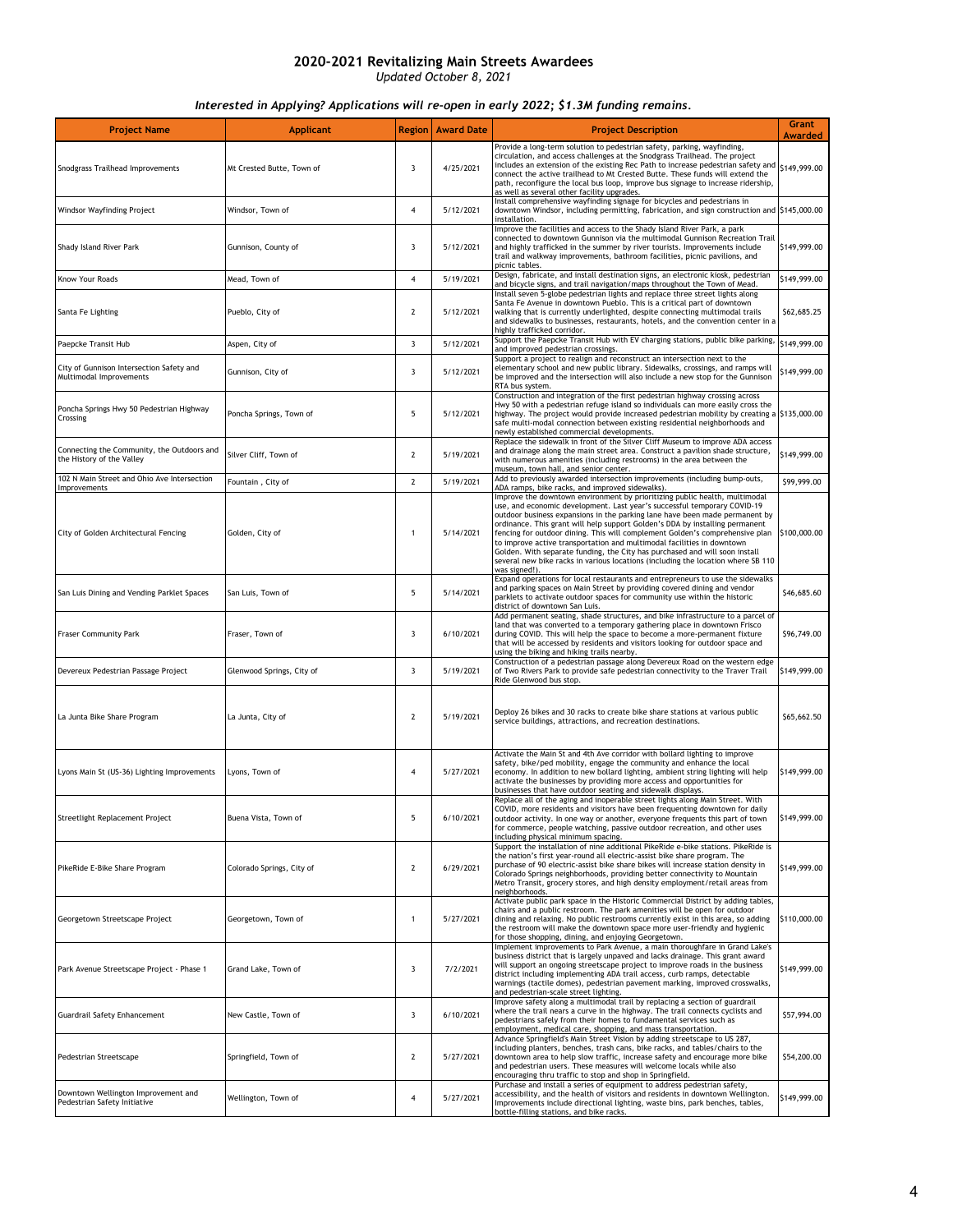| <b>Project Name</b>                                                  | <b>Applicant</b>                         | <b>Region</b>  | <b>Award Date</b> | <b>Project Description</b>                                                                                                                                                                                                                                                                                                                                                                                                                                                                                                                                                                                                                                                                                       | Grant<br><b>Awarded</b> |
|----------------------------------------------------------------------|------------------------------------------|----------------|-------------------|------------------------------------------------------------------------------------------------------------------------------------------------------------------------------------------------------------------------------------------------------------------------------------------------------------------------------------------------------------------------------------------------------------------------------------------------------------------------------------------------------------------------------------------------------------------------------------------------------------------------------------------------------------------------------------------------------------------|-------------------------|
| Under the Colfax Viaduct Community Night<br>Markets                  | West Colfax BID                          | $\mathbf{1}$   | 6/22/2021         | Create a community space, night market and mobility improvements below the<br>Colfax Viaduct. The night market with live music is designed to create<br>economic opportunities for local food vendors. Illuminated artwork, bike<br>parking and wayfinding to reach the event space will draw residents to the<br>market and establish the area under the viaduct as part of area active<br>transportation routes.                                                                                                                                                                                                                                                                                               | \$44,700.00             |
| Downtown Castle Rock Pedestrian and<br><b>Economic Recovery</b>      | Castle Rock, Town of                     | $\overline{2}$ | 9/3/2021          | Improve public safety, mobility, and promote economic recovery in the<br>downtown by creating high visibility crosswalks, installing new street furniture,<br>and replacing the temporary parklets used last summer during the pandemic to<br>new sturdier year round parklets for outdoor dining.                                                                                                                                                                                                                                                                                                                                                                                                               | \$149,999.00            |
| Downtown Englewood Crosswalk/Paseo<br>Improvements                   | Englewood Downtown Development Authority | $\mathbf{1}$   | 7/2/2021          | Improve safety, mobility, and access on a mid-block crosswalk on South<br>Broadway Street and activate the public spaces on either side. The project will<br>improve access to main street businesses for downtown customers, particularly<br>a growing population of families with young children, older adults and<br>individuals with disabilities, implementing a plan drafted in 2010. The project<br>will introduce new elements like higher visibility and durable crosswalk<br>markings, improved lighting in the paseos and at each end of the crosswalk.                                                                                                                                               | \$149,325.00            |
| Downtown Resiliency Project                                          | Las Animas, City of                      | $\overline{2}$ | 6/29/2021         | Provide multimodal options (walking/biking) for local residents to enjoy the<br>downtown business district in a safe and healthy environment. Purchase sheds,<br>barriers, solar lights, tents, tables, chairs, stage, decking, solar light posts,<br>potted trees, paint, light post banners, to create an outdoor operational space<br>for businesses, residents, and customers to enjoy a lively and entertainment<br>rich environment to walk, shop, bike, socialize, dine, and exercise.                                                                                                                                                                                                                    | \$100,800.00            |
| Highway 6 Sidewalk Project                                           | Palisade, Town of                        | 3              | 8/2/2021          | Modify the current attached sidewalk along the north side of Highway 6 in front<br>of the Town's "Civic Campus". The civic campus currently consists of a Fire<br>Station and Gymnasium. The Town is working on a future Medical Clinic that<br>would be constructed on land currently occupied by an abandoned high school.<br>This sidewalk is an integral link between commercial areas along Highway 6,<br>civic uses within the campus, Taylor Elementary to the south, and Veterans<br>Memorial Park to the east, which then connects to Downtown Palisade.                                                                                                                                                | \$100,000.00            |
| Main Street Improvement Project                                      | Eaton, Town of                           | 4              | 6/29/2021         | Place benches along the main street area, along with self-watering planters, an<br>additional parklet, bump-outs for safety, bike racks, wayfinding signage. The<br>parklets will be located on the downtown First street which is where the town<br>square is located. The bump-outs will be placed at the intersection of 1st and<br>Elm St. where it has been noted as a hazardous crossing for pedestrians.                                                                                                                                                                                                                                                                                                  | \$47,400.00             |
| Horizon Drive Street Furniture Project                               | Horizon Drive BID                        | 3              | 6/22/2021         | Improve active transportation infrastructure in five locations within CDOT ROW<br>along the Maroon Bike Route. The project builds on the successful wayfinding<br>signage installed in 2020 by installing benches with tables, shade structures,<br>trash receptacles, bike racks, a bike fix-it station, bike air pump, a stretching<br>station, wayfinding signage, and a large covered outdoor dining area.                                                                                                                                                                                                                                                                                                   | \$146,554.96            |
| Linden Ave (CR 71.1) Sidewalk - ADA Ramp<br>Installations            | Las Animas County                        | 2              | 8/2/2021          | Install sidewalks and ADA compliant ramps along Linden Ave where there is<br>currently curb and gutter Most of the west side and a segment of the east<br>side lacks sidewalks and ADA compliant ramps. Installing sidewalks in this area<br>will improve access to active transportation for residents and support the<br>county's partnership with DOLA and the University of Colorado - Denver to<br>develop and implement a Fairgrounds improvement plan, including walking and<br>biking courses/paths, a basketball court, baseball-soccer field, improvements<br>to the existing horse shoe court, an indoor pavilion and various other outdoor<br>and indoor facilities that promote healthy activities. | \$140,000.00            |
| Main Street Demonstration Project                                    | Delta, City of                           | 3              | 8/2/2021          | Install temporary improvements to Highway 50 through the heart of downtown<br>Delta to mimic traffic calming design elements contemplated in the Highway 50<br>Delta Downtown study in development with CDOT, including two to four blocks<br>of improvements that will test a variety of concepts.                                                                                                                                                                                                                                                                                                                                                                                                              | \$112,030.00            |
| Downtown Improvements                                                | Olathe, Town of                          | 3              | 8/2/2021          | Renovate Horton St from 5th to 4th Street, including the replacement of<br>deteriorated sidewalks, adding ADA ramps, and providing key links between<br>downtown businesses, public services, and the surrounding area. It will create<br>outdoor spaces to allow for social distancing and for safe community activities.                                                                                                                                                                                                                                                                                                                                                                                       | \$85,544.23             |
| Downtown Greeley Multimodal Wayfinding                               | Greeley Downtown Development Authority   | 4              | 8/2/2021          | Install wayfinding signage to create better multimodal connections, establish a<br>sense or place, increase sarety and awareness, and increase nealth through<br>facilitating more outdoor experiences. Bike signage will be installed along two<br>routes that have been determined to be the most safe routes. These signs<br>guide cyclists to downtown and out to the Poudre Trail trailhead.                                                                                                                                                                                                                                                                                                                | \$96,830.91             |
| Main Street / Visitor's Center Parklet Restroom   Leadville, City of |                                          | 3              | 8/2/2021          | Install a pocket park with a public bathroom, handwashing station, pet area,<br>benches, picnic table, and bike rack. The site is adjacent to the Leadville Lake<br>County Visitors Center in downtown Leadville. The themed, historic mobility<br>pocket park will be built to be attractive, functional, and accessible.                                                                                                                                                                                                                                                                                                                                                                                       | \$149,999.00            |
| <b>Revitalizing Main Streets</b>                                     | Lamar, City of                           | $\overline{2}$ | 8/2/2021          | Replace and add new ADA compliant sidewalks, allowing citizens, college<br>students and staff to safely access Downtown Lamar.                                                                                                                                                                                                                                                                                                                                                                                                                                                                                                                                                                                   | \$100,000.00            |
| Downtown Improvements                                                | Grand Lake, Town of                      | 3              | 8/2/2021          | Improve mobility in the business district, by providing more opportunity to sit<br>along the paths on benches, ADA picnic tables, bicycle racks/repair, waste<br>receptacles, and universally accessible play equipment. New park benches<br>located along the trail gives the walkers the confidence to get out and take<br>breaks as well as picnic benches to eat outdoors.                                                                                                                                                                                                                                                                                                                                   | \$100,000.00            |
| Lower Meadow Drive River Walk                                        | Jefferson County                         | 1              | 8/2/2021          | Add a protected bike/ped lane along Bear Creek and change traffic from two-<br>way to one-way on Lower Meadow Drive on the eastern edge of Downtown<br>Evergreen in unincorporated Jeffco. This quick-win project will improve safety<br>and mobility and encourage healthy activity for all Evergreen residents and<br>visitors.                                                                                                                                                                                                                                                                                                                                                                                | \$135,229.00            |
| Ironbridge Development Trail Project                                 | Roaring Fork School District             | 3              | 8/2/2021          | Connect the Rio Grande Trail to the Ironbridge Community by restoring a<br>historic bridge to allow pedestrian use. This bridge, which currently serves no<br>function, will provide a crossing point over the Roaring Fork River for the trail<br>and allow pedestrian and bike traffic to access planned commercial<br>establishments and a new School Facility.                                                                                                                                                                                                                                                                                                                                               | \$149,999.00            |
| Downtown Johnstown Parklets Program                                  | Johnstown, Town of                       | 4              | 9/3/2021          | Create a downtown seasonal parklet program for businesses within the<br>downtown corridor to utilize free of costs. The grant funds would be utilized to<br>purchase all needed equipment and materials for at least two mobile parklets.                                                                                                                                                                                                                                                                                                                                                                                                                                                                        | \$70,000.00             |
| 1st Street Trail                                                     | Kersey, Town of                          | 4              | 9/3/2021          | Provide a multimodal pathway to serve one third of Kersey's currently<br>underserved residents. The new pathway will provide two benefits to the trail<br>users; safe routes to school for the kids and an economic impact for Kersey's<br>downtown Main Street.                                                                                                                                                                                                                                                                                                                                                                                                                                                 | \$149,999.00            |